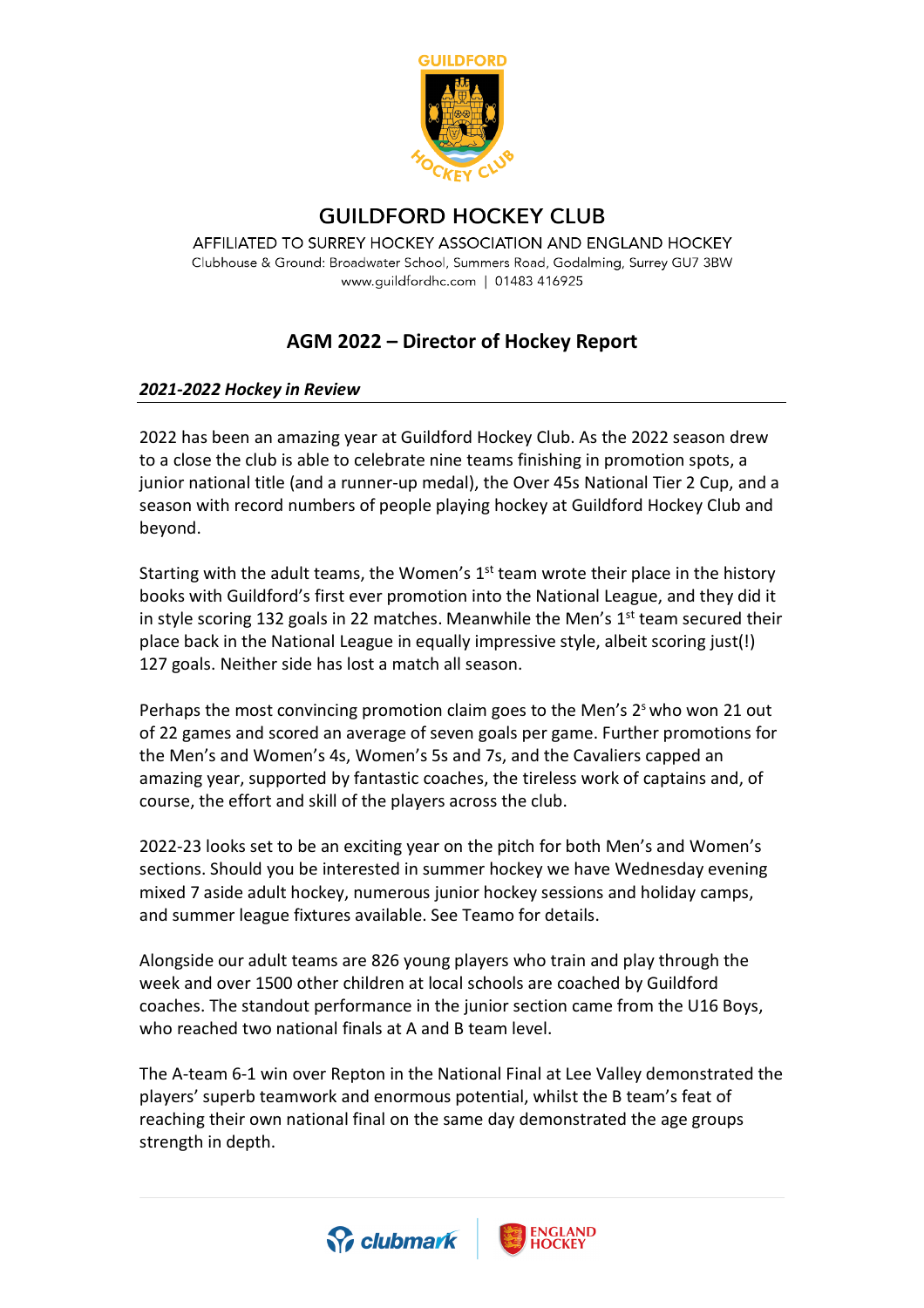Across all our junior teams the club relies on an army of volunteer coaches, team managers and umpires, to whom we are enormously grateful.

June at the hockey club is coaching month, whereby professional and amateur coaches alike will have the opportunity to upskill themselves at a variety of coach and umpire development sessions.

As the club emerges from two years where we haven't been able to fully enjoy the socialising in the clubhouse, I am especially pleased to have been able to welcome back the End of Season Celebration. Over 140 people attended the evening; the awards presented on the evening are listed below:

**GUILDFORD HOCKEY CLUB** AWARDS 2022

**WOMEN'S PERFORMANCE** PLAYER OF THE SEASON

**ILICY WOOD** 



**GUILDFORD HOCKEY** CLUB AWARDS 2022

WOMEN'S GOLDEN **STICK** 

**JACKIE SLATER** 



GUILDEORD HOCKEY CLUB AWARDS 2022

TEAM OF THE YEAR

MEN'S 2ND XI





**GUILDEORD HOCKEY** CLUB AWARDS 2022

**MEN'S PERFORMANCE** PLAYER OF THE SEASON

**JAMES BENNETT** 





**GUILDFORD HOCKEY** CLUB AWARDS 2022

**OUTSTANDING JUNIOR** IN ADULT HOCKEY

**WILL PORTER** 











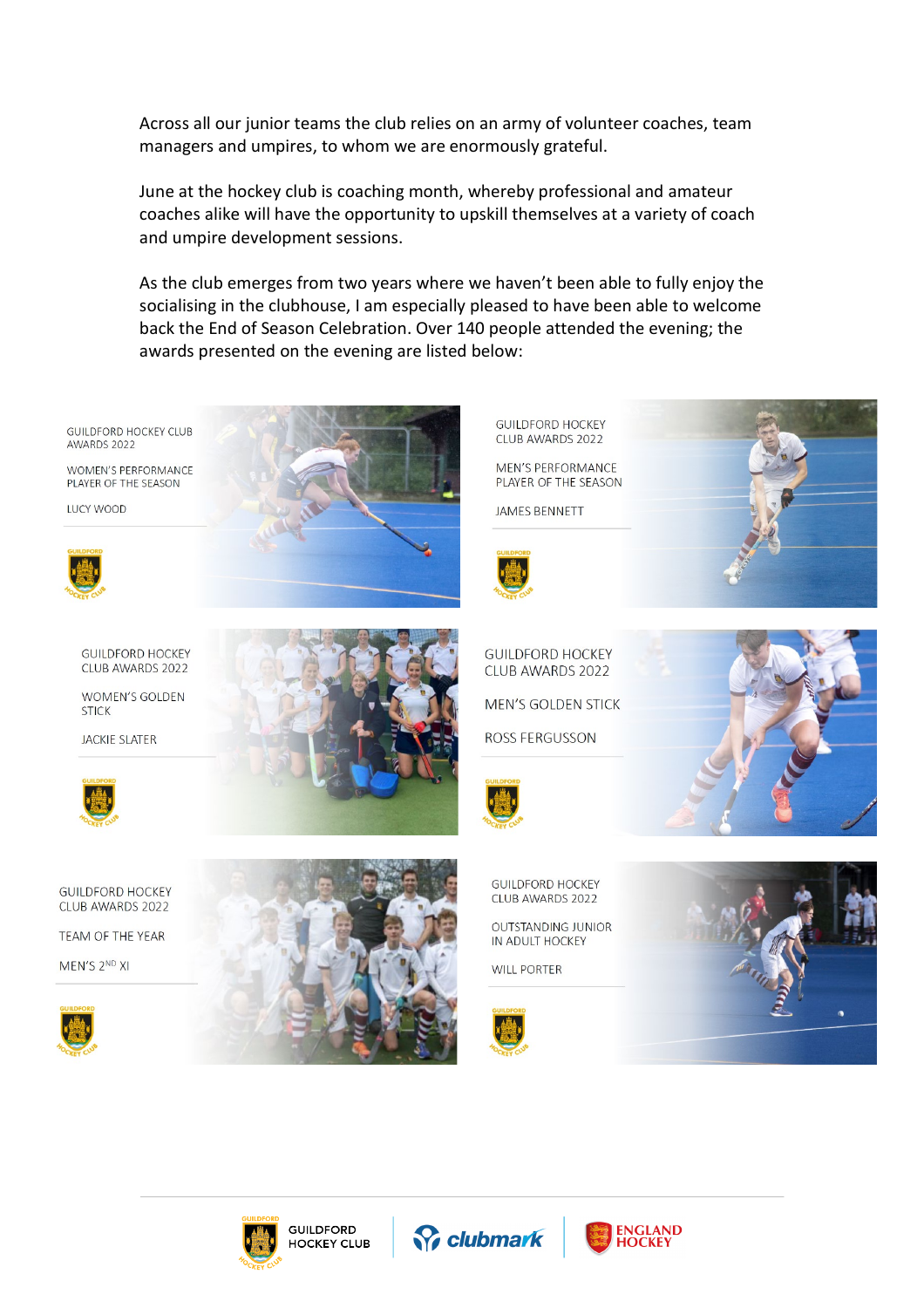



## *2022-2023 Hockey in prospect*

The coming year looks exciting all-round as the club builds on the strong foundations that have been laid over the last five years and the substantial growth across the club.

Men's and Women's adult hockey:

Provide an excellent experience for adult hockey players

- Retain and recruit talented coaches
- Provide additional training opportunities for all adult players
- Provide varied playing options for adult players, including mixed, 7 aside and summer hockey
- Rebuild the social offer available to club members

Create successful, sustainable National League hockey teams

- Create a meaningful matchday experience for the whole club with opportunities for supporters and junior members to be inspired by National League hockey.
- To recruit and retain top class hockey players and provide the training and match environment for outstanding players to play and train.